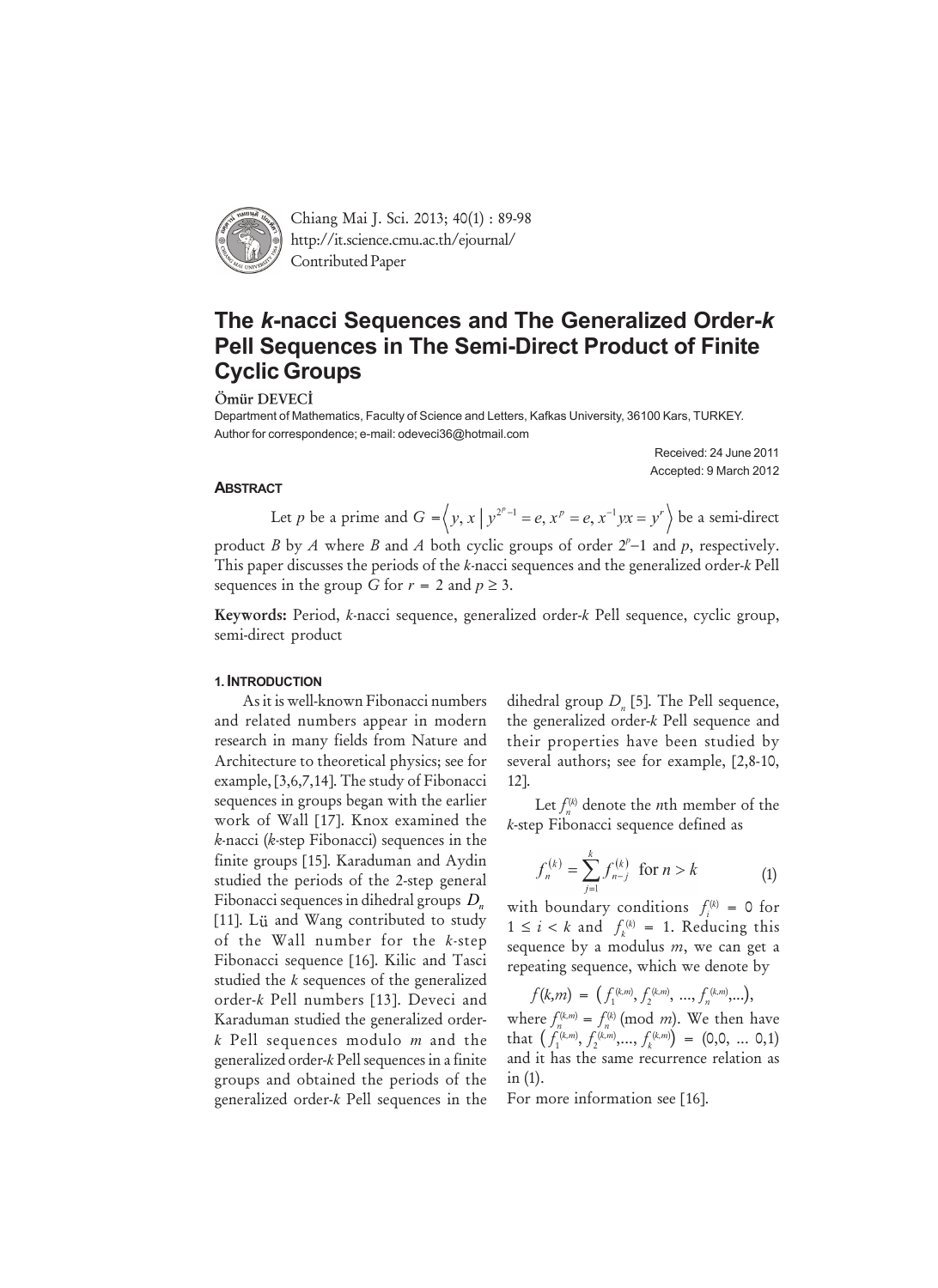**Theorem 1.1**  $f(k, m)$  is a periodic sequence [16].

Let  $h_k(m)$  denote the smallest period of  $f(k, m)$ , called the period of  $f(k, m)$  or the Wall number of the *k*-step Fibonacci sequence modulo *m*. For more information see [16].

**Definition 1.1** Let  $h_{k(a_1, a_2, \ldots, a_k)}$  (*m*)denote the smallest period of the integer-valued recurrence relation  $u_n = u_{n-1}^+ + u_{n-2}^+ + \cdots + u_{n-k}^-, u_1 = a_1, u_2 = a_2, \dots, u_k = a_k$  when each entry is reduced modulo *m* [4].

**Lemma 1.1** For  $a_0$ ,  $a_1$ ,  $\cdots$ ,  $a_{k-1}$ ,  $b_0$ ,  $b_1$ ,  $\cdots$ ,  $b_{k-1}$ ,  $m \in \square$  with  $m > 0$ ,  $a_0$ ,  $a_1$ ,  $\cdots$ ,  $a_{k-1}$  not all congruent to zero modulo  $m$  and  $b_0$ ,  $b_1$ ,  $\cdot\cdot\cdot$ ,  $b_{k-1}$  not all congruent to zero modulo  $m,$ 

$$
h_{k(a_1, a_2, \dots, a_k)}(m) = h_{k(b_1, b_2, \dots, b_k)}(m) \quad [4].
$$

Definition 1.2 A *k-*nacci sequence in a finite group is a sequence of group elements *x*<sub>0</sub>, *x*<sub>1</sub>,…, *x<sub>n</sub>*,… for which, given an initial (seed) set *x*<sub>0</sub>, …, *x<sub>j−1</sub>*, each element is defined by

$$
x_n = \begin{cases} x_0 x_1 \cdots x_{n-1} & \text{for } j \le n < k, \\ x_{n-k} x_{n-k+1} \cdots x_{n-1} & \text{for } n \ge k. \end{cases}
$$

We also require that the initial elements of the sequence,  $x_0, \, \cdots, \, x_{j-1},$  generate the group, thus forcing the *k-*nacci sequence to reflect the structure of the group. The *k-*nacci sequence of a group generated by  $x_0, ..., x_{j-1}$  is denoted by  $F_{k}$ ,  $(G; x_0, ..., x_{j-1})$  [15].

It is well-known that a sequence of group elements is periodic if, after a certain point, it consists only of repetitions of a fixed subsequence. The number of elements in the repeating subsequence is the period of the sequence.

Theorem 1.2 A *k-*nacci sequence in finite group is simply periodic [15].

In [15], Knox had denoted the period of the sequence  $F_k$ ,  $(G; x_0,$   $\cdots$ ,  $x_{j-1})$  by  $P_k$ ,  $(G; x_0,$   $\cdots$ ,  $x_{j-1})$ .

In [13], Kilic and Tasci defined the *k* sequences of the generalized order*-k* Pell numbers as follows:

for  $n > 0$  and  $1 \le i \le k$ 

$$
P_n^i = 2P_{n-1}^i + P_{n-2}^i + \dots + P_{n-k}^i,
$$
\n(2)

with initial conditions

$$
P_n^i = \begin{cases} 1 & \text{if } n = 1 - i, \\ 0 & \text{otherwise,} \end{cases} \quad \text{for } 1 - k \le n \le 0,
$$

where  $P_n^i$  is the *n*th term of the *i*th sequence. If  $k = 2$ , the generalized order-*k* Pell sequence,  $\{P_n^k\}$ , is reduced to the usual Pell sequence,  $\{P_n\}$ . When  $i = k$  in (1), we call  $P_n^k$  the generalized  $k$ - Pell number.

In [13], the generalized order-*k* Pell matrix *R* had been given as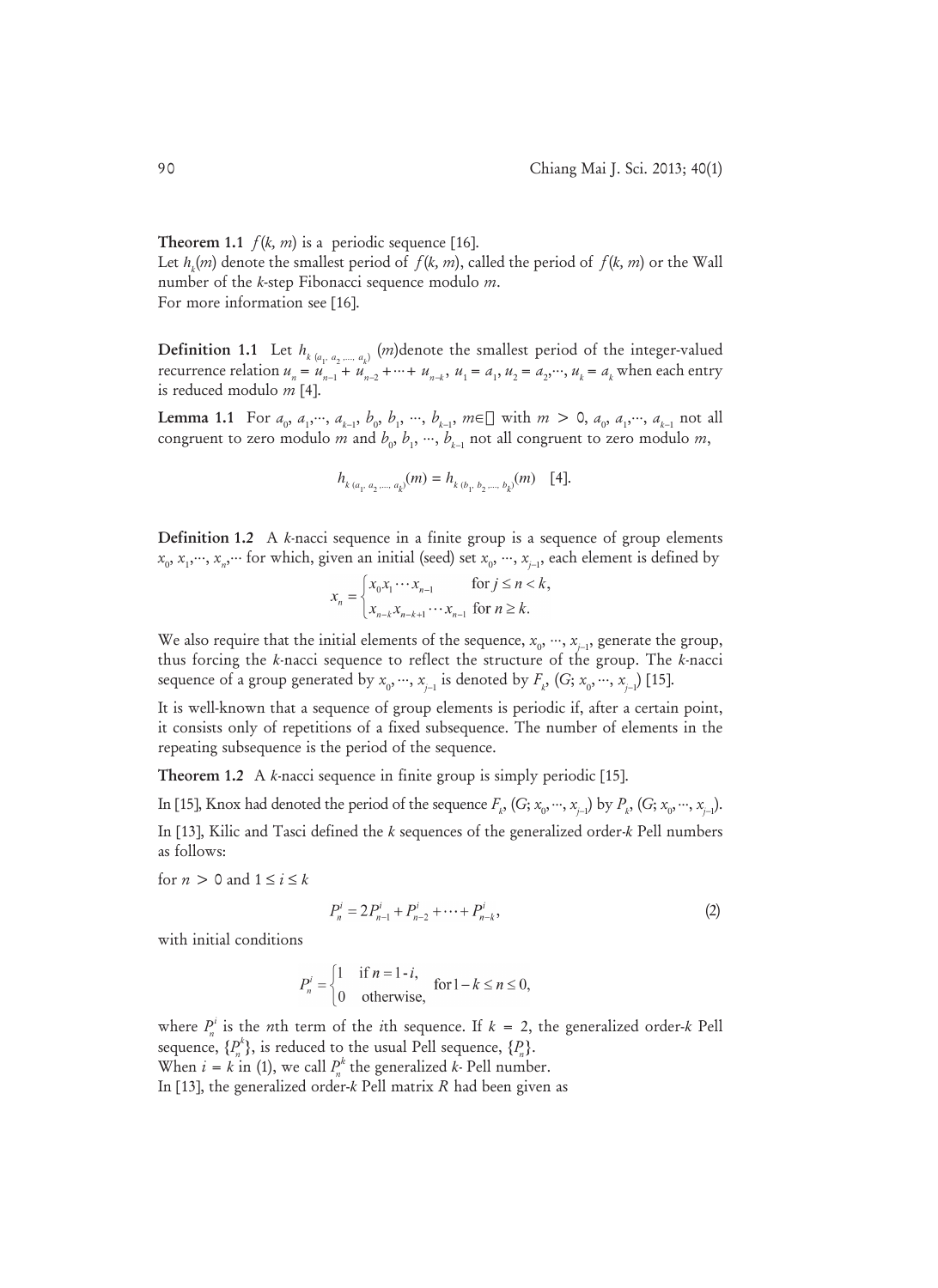$$
R = \begin{bmatrix} r_{ij} \end{bmatrix}_{k \times k} = \begin{bmatrix} 2 & 1 & \cdots & 1 & 1 \\ 1 & 0 & \cdots & 0 & 0 \\ 0 & 1 & \cdots & 0 & 0 \\ \vdots & \vdots & & \vdots & \vdots \\ 0 & 0 & \cdots & 1 & 0 \end{bmatrix}.
$$

Reducing the generalized order-*k* Pell sequence by a modulus *m*, we can get a repeating sequence, denoted by

$$
\left\{P^{k,m}\right\} = \left\{P^{k,m}_{1-k}, P^{k,m}_{2-k}, \cdots, P^{k,m}_{0}, P^{k,m}_{1}, P^{k,m}_{2}, \cdots, P^{k,m}_{n}, \cdots\right\},\,
$$

where  $P_n^{k,m} = P_n^k \pmod{m}$ . It has the same recurrence relation as in (2). For more information see [5].

**Theorem 1.3**  $\{P^{k,m}\}\$ is a periodic sequence [5]. Let the notation  $hP_k(m)$  denotes the smallest period of  $\{P^{k,m}\}$ , called the period of the generalized order-*k* Pell sequence modulo *m*. When  $k = 2$ ,  $hP_2(m)$  is the period of the Pell sequence modulo *m*.

For more information see [5].

Definition 1.3 A generalized order-*k* Pell sequence in a finite group is a sequence of group elements  $x_0, x_1,$ ...,  $x_n$ ... for which, given an initial (seed) set  $x_0,$  ...,  $x_{j-1}$ , each element is defined by

$$
x_n = \begin{cases} x_0 x_1 \cdots (x_{n-1})^2 & \text{for } j \le n < k, \\ x_{n-k} x_{n-k+1} \cdots (x_{n-1})^2 & \text{for } n \ge k. \end{cases}
$$

It is require that the initial elements of the sequence,  $x_0^{},\cdots\!,\,x_{_{j-1}^{}},$  generate the group, thus, forcing the generalized order-*k* Pell sequence to reflect the structure of the group. We denote the generalized order-*k* Pell sequence of a group *G* generated by  $x_{0}^{\phantom{\dag}}$  ,…,  $x_{j-1}^{\phantom{\dag}}$ by  $\mathcal{Q}_k$ , (*G*;  $x_{_0},$   $\cdots$ ,  $x_{_{j-1}}$ ). We call a generalized order-2 Pell sequence of group elements a Pell sequence of a finite group [5].

Theorem 1.4 A generalized order-*k* Pell sequence in a finite group is periodic [5]. In [5], Deveci and Karaduman had denoted the period of the sequence  $Q_{_{k}}\left(G;x_{_{0}},...,x_{_{j-1}}\right)$ by *PerQ<sub>k</sub>* (*G*; *x*<sub>0</sub>, …, *x*<sub>j−1</sub>).

From the definitions it is clear that the periods of both the *k-*nacci sequence and the generalized order-*k* Pell sequence in a group depend on the chosen generating set and order in which the assignments of  $x_0, x_1, x_2, \dots, x_{j-1}$  are made.

**Lemma 1.2** Suppose that  $P_B = \langle y | s \rangle$  and  $P_A = \langle x | r \rangle$  are presentations for the groups *B* and *A*, respectively under the maps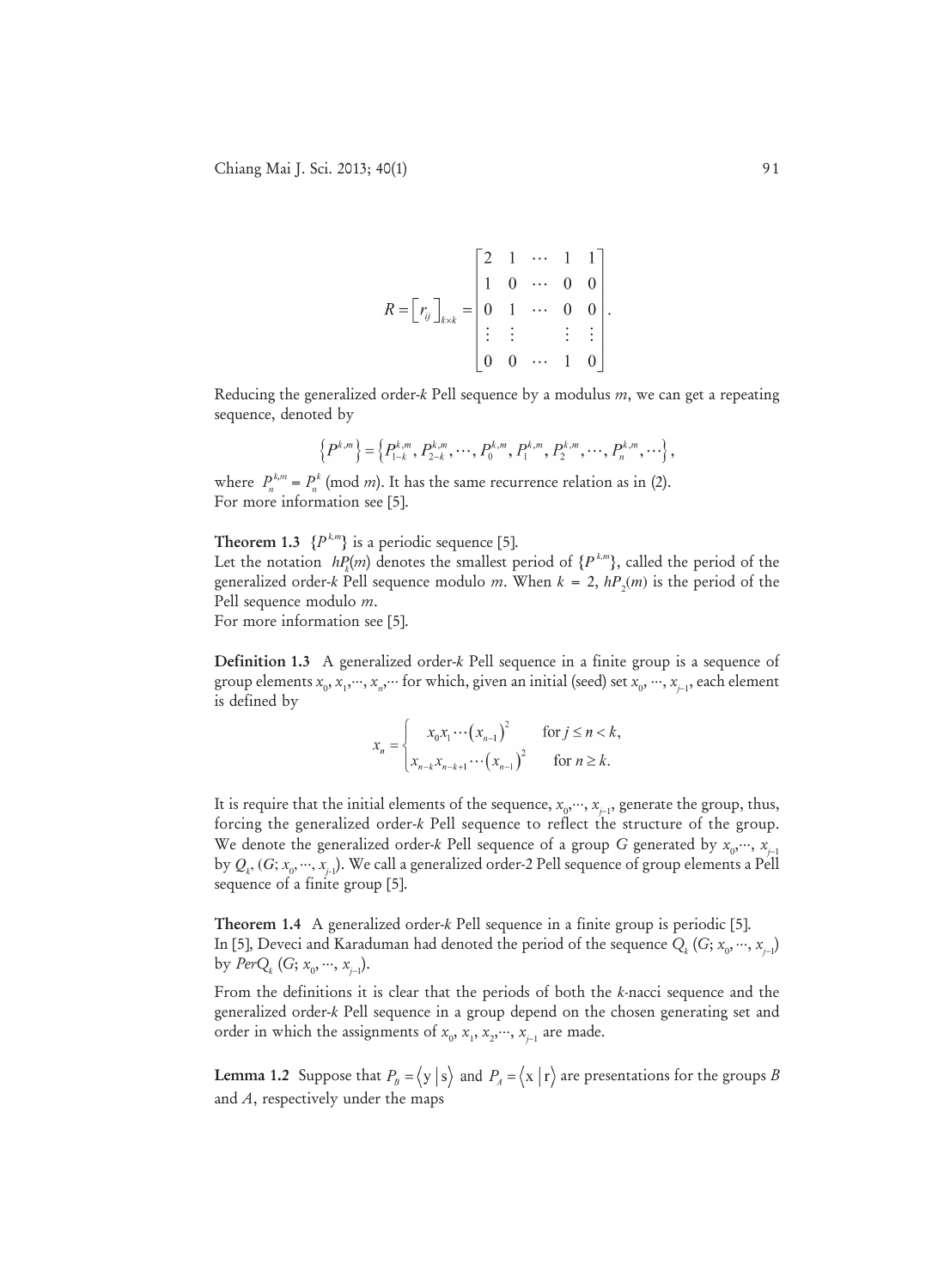$$
y \mapsto k_y \in B
$$
 and  $x \mapsto a_x \in A$ 

Then we have a presentation

$$
P = \langle y, x \mid s, r, t \rangle,
$$

for  $G = B \times_{\theta} A$ , where  $t = \left\{ yx \lambda_{yx}^{-1} x^{-1} \mid y \in y, x \in x \right\}$  and  $\lambda_{yx}$  is a word on *y* representing the element  $(k_{\sf y})\theta_{_{\!a_{\sf x}}}$  of  $B$  ( $a \in A, k \in B, x \in {\rm x}, y \in {\rm y}$  [1].

Let *B* be a cyclic group of order *n* (*n* ∈[]) with a presentation  $P_{_B} = \langle y | y^n \rangle$ , and let *A* 

be a cyclic group of order *p* (*p* is a prime) with a presentation  $P_{\!A} = \langle x \mid x^p \rangle$ . Then, by Lemma 1.2, a presentation for  $G = B \times_{\alpha} A$  is given by

$$
P = \left\langle y, x \mid y^n = e, x^p = e, x^{-1} yx = y^r \right\rangle, \tag{3}
$$

where

- (i)  $(r, n) = 1$ ,
- (ii)  $(r 1)$ ,  $nt$ ) =  $t$  with  $t = (r 1, n)$ ,

(iii)  $r^p \equiv 1 \pmod{nt}$  for *r*,  $t \in [1]$ .

Now let us take  $r = 2$  and  $n = 2^p - 1$  in conditions (i), (ii) and (iii). (So that  $t = 1$  in (ii) and (iii)). Then, by substituting these values in (3), we get

$$
P_G = \langle y, x \mid y^{2^p-1} = e, x^p = e, x^{-1} yx = y^2 \rangle,
$$

as a presentation for the group *G* [1].

This paper discusses the periods of the *k-*nacci sequences and the generalized order*-k* Pell sequences in the group  $P_G$  for  $r = 2$  and  $p \ge 3$ .

## 2. The *k*-nacci Sequences in The Group  $P_G$

**Lemma 2.1** Let  $t \in \Box$  and *P* be a prime such that  $p \ge 3$ .

i. The elements  $(h_2(p))$ th and +1)th of the 2-nacci sequences  $F_2(P_G; y, x)$  and  $F_2(P_G; x, y)$ are in the following forms, respectively:

$$
\quad \text{and} \quad
$$

$$
x_{h_2(p)} = y, \ x_{h_2(p)+1} = xy^a
$$

$$
x_{h_2(p)} = xy^{\scriptscriptstyle\cdots}, \; x_{h_2(p)+1} = y \,,
$$

where *a* is an integer such that  $0 \le a < 2^p - 1$ . Also, the elements  $(t.h_2(p))$ th and  $(t.h_2(p) + 1)$ th of the 2-nacci sequences  $F_2(P_G; y, x)$  and  $F_2(P_G; x, y)$  are as follows, respectively:

$$
x_{h_2(p)} = y, \ x_{h_2(p)+1} = xy^b
$$

and

$$
x_{h_2(p)} = xy^b, \ x_{h_2(p)+1} = y,
$$

where *b* is an integer such that  $ta \equiv b \pmod{2^p - 1}$ .

ii. The elements ( $\alpha$ )th of the *k*-nacci sequences  $F_k(P_G; y, x)$  and  $F_k(P_G; x, y)$  for all  $t.h_k(p)$ –  $(k-2) \le a \le t \cdot h_k(p) + 1$  are in the following forms, respectively: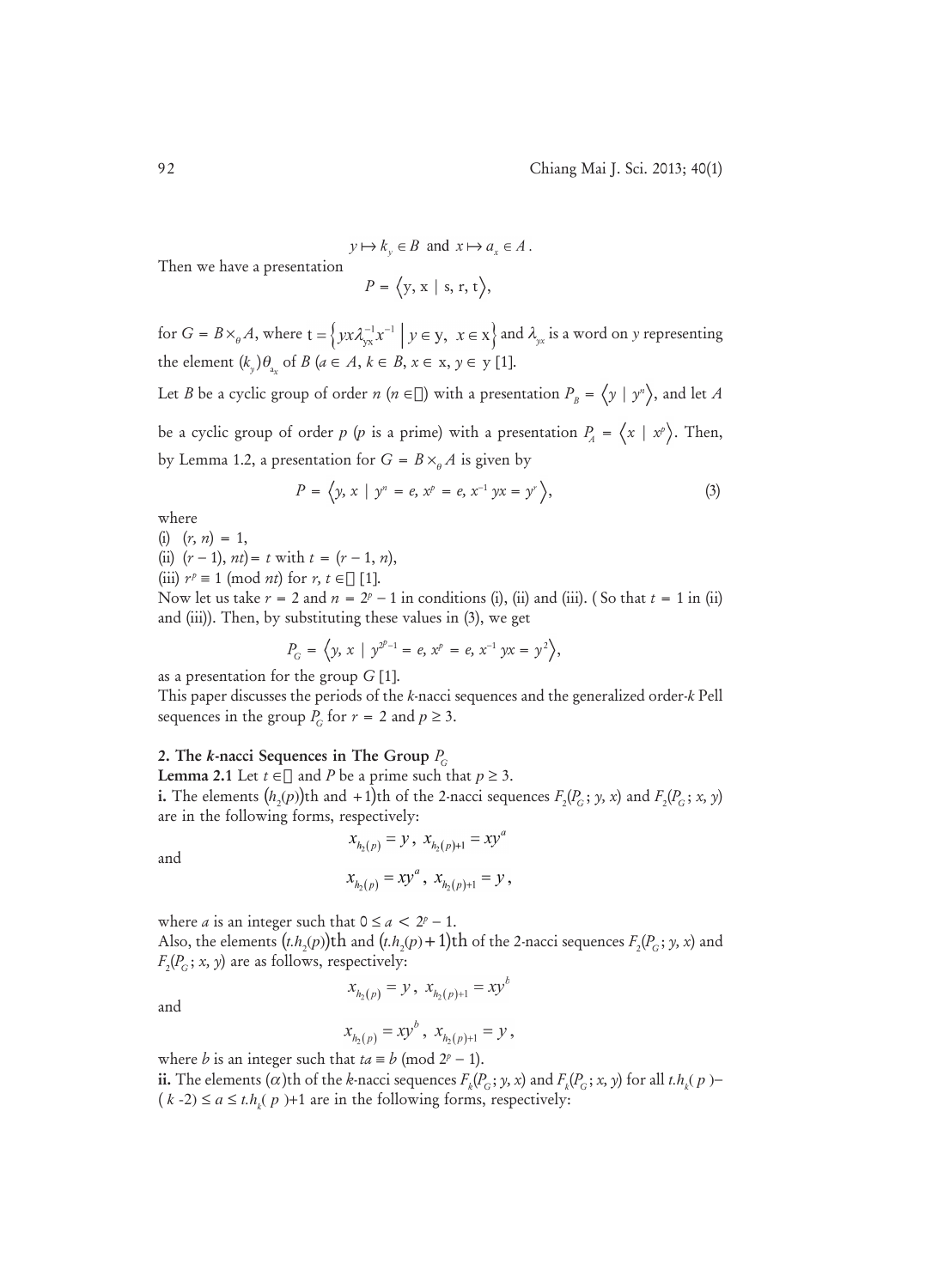$x_{t,h_k(p)-(k-2)} = y^{a_1}, x_{t,h_k(p)-(k-2)+1} = y^{a_2}, \dots, x_{t,h_k(p)-1} = y^{a_{k-2}}, x_{t,h_k(p)} = y^{a_{k-1}}, x_{t,h_k(p)+1} = xy^{a_k},$ where  $a_1$ ,  $a_2$ ,...,  $a_k$  are integers such that 0 ≤  $a_1$ ,  $a_2$ ,...,  $a_k$  < 2*p* − 1 and

$$
x_{t,h_k(p)-(k-2)} = y^{b_1}, x_{t,h_k(p)-(k-2)+1} = y^{b_2}, \dots, x_{t,h_k(p)-1} = y^{b_{k-2}}, x_{t,h_k(p)} = xy^{b_{k-1}}, x_{t,h_k(p)+1} = y^{b_k},
$$
  
where  $b_1, b_2, \dots, b_k$  are integers such that  $0 \le b_1, b_2, \dots, b_k < 2^p - 1$ .

Proof. We prove this by direct calculation. We first note that in the group defined by the presentation  $\langle y, x | y^{2^{p}-1} = e, x^p = e, x^{-1} yx = y^2 \rangle$ ,  $|y| = 2^p - 1$ ,  $|x| = p$  and  $yx = xy^2$ . i. If *k =*2, consider the recurrence relations defined by the following:

$$
f_n
$$
 denote the nth member of the Fibonacci sequence  
\n $f_n = f_{n-2} + f_{n-1}$  for  $n \ge 3$ , where  $f_1 = 0$ ,  $f_2 = 1$ ;  
\n $v_n = 2^{f_{n-1}} v_{n-2} + v_{n-1}$  for  $n \ge 3$ , where  $v_1 = 1$ ,  $v_2 = 0$ 

and

$$
u_n = u_{n-2} + u_{n-1}
$$
 for  $n \ge 3$ , where  $u_1 = 1$ ,  $u_2 = 0$ ;  
\n $w_n = 2^{u_{n-1}} \cdot w_{n-2} + w_{n-1}$  for  $n \ge 3$ , where  $w_1 = 0$ ,  $w_2 = 1$ 

Then the 2-nacci sequences  $F_2(P_G; y, x)$  and  $F_2(P_G; x, y)$  are in the following forms, respectively:

$$
x_0 = y, x_1 = x, x_2 = yx = xy^2, \dots, x_{h_2(p)} = x^{f_{h_2(p)+1}} y^{v_{h_2(p)+1}}, x_{h_2(p)+1} = x^{f_{h_2(p)+2}} y^{v_{h_2(p)+2}}, \dots, x_{(t,h_2(p))} = x^{f_{(t,h_2(p))+1}}, x_{(t,h_2(p)+1)} = x^{f_{(t,h_2(p))+1}}, \dots,
$$

and

$$
x_0 = x, x_1 = y, x_2 = xy, \dots, x_{h_2(p)} = x^{u_{h_2(p)+1}} y^{w_{h_2(p)+1}}, x_{h_2(p)+1} = x^{u_{h_2(p)+2}} y^{w_{h_2(p)+2}}, \dots, x_{(t,h_2(p))} = x^{u_{(t,h_2(p))+1}} y^{w_{(t,h_2(p))+1}}, x_{(t,h_2(p)+1)} = x^{u_{(t,h_2(p))+2}} y^{w_{(t,h_2(p)+2)}}, \dots,
$$

using Lemma 1.1 the elements  $(h_2(p))$ th and  $(h_2(p)+1)$ th of the 2-nacci sequences  $F_2(P_{\overline{G}};\,y,\,x)$  and  $F_2(P_{\overline{G}};\,x,\,y)$  are obtanied as follows, respectively:

$$
x_{h_2(p)} = y, \ x_{h_2(p)+1} = xy
$$

and

$$
x_{h_2(p)} = xy^a, \ x_{h_2(p)+1} = y,
$$

where *a* is an integer such that  $v_{h_2(p)+2} \equiv a \pmod{2^p - 1}$  and  $w_{h_2(p)+1} \equiv a \pmod{2^p - 1}$ . Also, it is easy to see from Lemma 1.1 that the elements  $(t.h_2(p))$ th and  $(t.h_2(p)+1)$ th of the 2-nacci sequences  $F_2(P_{\overline{G}}; y, x)$  and  $F_2(P_{\overline{G}}; x, y)$  are as follows, respectively:

$$
x_{h_2(p)} = y, \ x_{h_2(p)+1} = xy
$$

and

$$
x_{h_2(p)} = xy^{t.a}, \ x_{h_2(p)+1} = y
$$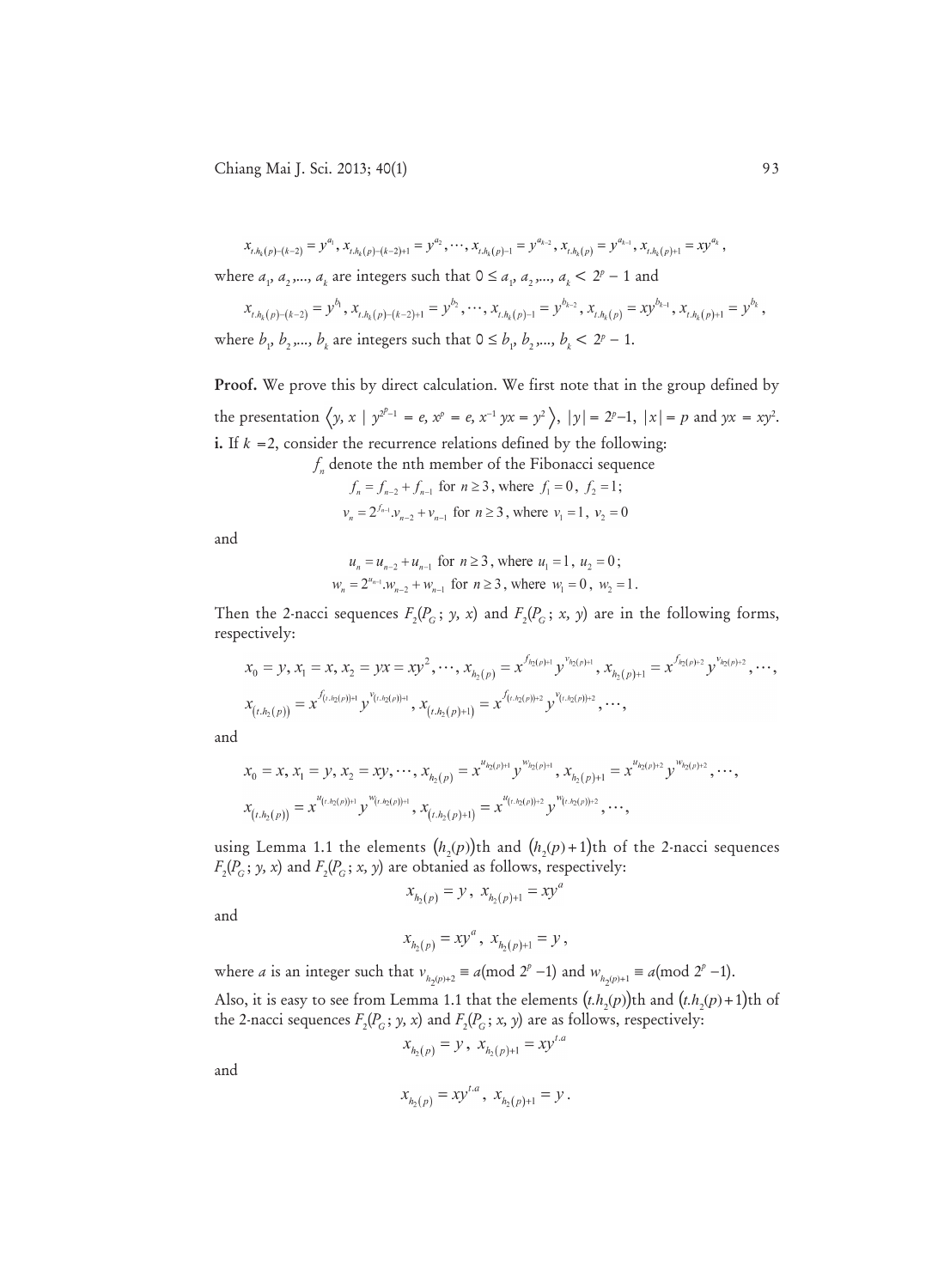If *t.a* ≡ *b* (mod 2<sup>*p*</sup> − 1), we get the elements (*t.h*<sub>2</sub>(*p*))th and (*t.h*<sub>2</sub>(*p*)+1)th of the 2-nacci sequences  $F_2(P_G; y, x)$  and  $F_2(P_G; x, y)$ , respectively

$$
x_{h_2(p)} = xy^b, \ x_{h_2(p)+1} = y
$$

and

$$
x_{h_2(p)} = y, \ x_{h_2(p)+1} = xy^b.
$$

ii. If  $k \geq 3$ , consider the recurrence relations defined by the following:

 $u_n = u_{n-k} + u_{n-(k-1)} + \dots + u_{n-1}$  for  $n \ge k+1$ , where  $u_1 = 0$ ,  $u_2 = 1$  and  $u_i = 2^{i-3}$  for  $3 \le i \le k$ and

$$
v_n = v_{n-k} + v_{n-(k-1)} + \dots + v_{n-1} \text{ for } n \ge k+1, \text{ where } v_1 = 1, v_2 = 0 \text{ and } u_i = 2^{i-3} \text{ for } 3 \le i \le k
$$

Then the *k*-nacci sequences  $F_k(P_G; y, x)$  and  $F_k(P_G; x, y)$  are in the following forms, respectively:

$$
x_0 = y, x_1 = x, x_2 = yx = xy^2, x_3 = x^2y^6, \dots, x_k = x^{2^{k-2}}y^{\beta}, \dots, \n x_{(t,h_k(p))-(k-2)} = x^{u_{(t,h_k(p))-(k-2)+1}} y^{a_1}, x_{(t,h_k(p))-(k-2)+1} = x^{u_{(t,h_k(p))-(k-2)+2}} y^{a_2}, \dots, \n x_{(t,h_k(p))} = x^{u_{(t,h_k(p))+1}} y^{a_{k-1}}, x_{(t,h_k(p))+1} = x^{u_{(t,h_k(p))+2}} y^{a_k}, \dots,
$$

where  $\beta$ ,  $a_1$ ,  $a_2$ ,...,  $a_k$  are integers such that  $0 \leq \beta$ ,  $a_1$ ,  $a_2$ ,...,  $a_k < 2^p - 1$  and

$$
x_0 = x, x_1 = y, x_2 = xy, x_3 = x^2 y^3, \dots, x_k = x^{2^{k-2}} y^{\lambda}, \dots,
$$
  
\n
$$
x_{(t, h_k(p))-(k-2)} = x^{v_{(t, h_k(p))-(k-2)+1}} y^{b_1}, x_{(t, h_k(p))-(k-2)+1} = x^{v_{(t, h_k(p))-(k-2)+2}} y^{b_2}, \dots,
$$
  
\n
$$
x_{(t, h_k(p))} = x^{v_{(t, h_k(p))+1}} y^{b_{k-1}}, x_{(t, h_k(p))+1} = x^{v_{(t, h_k(p))+2}} y^{b_k}, \dots,
$$

where  $\lambda$ ,  $b_1$ ,  $b_2$ ,...,  $b_k$  are integers such that  $0 \le \lambda$ ,  $b_1$ ,  $b_2$ ,...,  $b_k < 2^p - 1$ . Using Lemma 1.1 the elements ( $\alpha$ )th of the *k*-nacci sequences  $F_k(P_G; y, x)$  and  $F_k(P_G; x, y)$ for all *t.h<sub>k</sub>* (*p*)− (*k*−2) ≤ α ≤ *t.h<sub>k</sub>* (*p*)+1 are obtained as follows, respectively:

$$
x_{(t,h_k(p))-(k-2)} = y^{a_1}, x_{(t,h_k(p))-(k-2)+1} = y^{a_2}, \cdots, x_{(t,h_k(p))} = y^{a_{k-1}}, x_{(t,h_k(p))+1} = xy^{a_k}, \cdots,
$$

and

$$
x_{(t,h_k(p))-(k-2)}=y^{b_1}, x_{(t,h_k(p))-(k-2)+1}=y^{b_2}, \cdots, x_{(t,h_k(p))}=xy^{b_{k-1}}, x_{(t,h_k(p))+1}=y^{b_k}, \cdots.
$$

Lemma 2.1 gives immediately

**Theorem 2.1** Let *p* be a prime such that  $p \ge 3$ .

i. If the elements  $(h_2(p))$ th and  $(h_2(p) + 1)$ th of the 2-nacci sequence  $F_2(P_G; y, x)$  are  $x_{h_2} =$ y and  $x_{h_2(p)+1} = xy^a$ , respectively, then  $P_2(P_G; y, x)$  and  $P_2(P_G; x, y) = \eta h_2(p)$ , where  $\tilde{\eta}$  is the last natural number such that  $\eta.a \equiv 0 \pmod{2^p-1}$ .

ii. The *k*-nacci sequences  $F_k(P_G; y, x)$  and  $F_k(P_G; x, y)$  are from layers of length  $h_k(p)$ .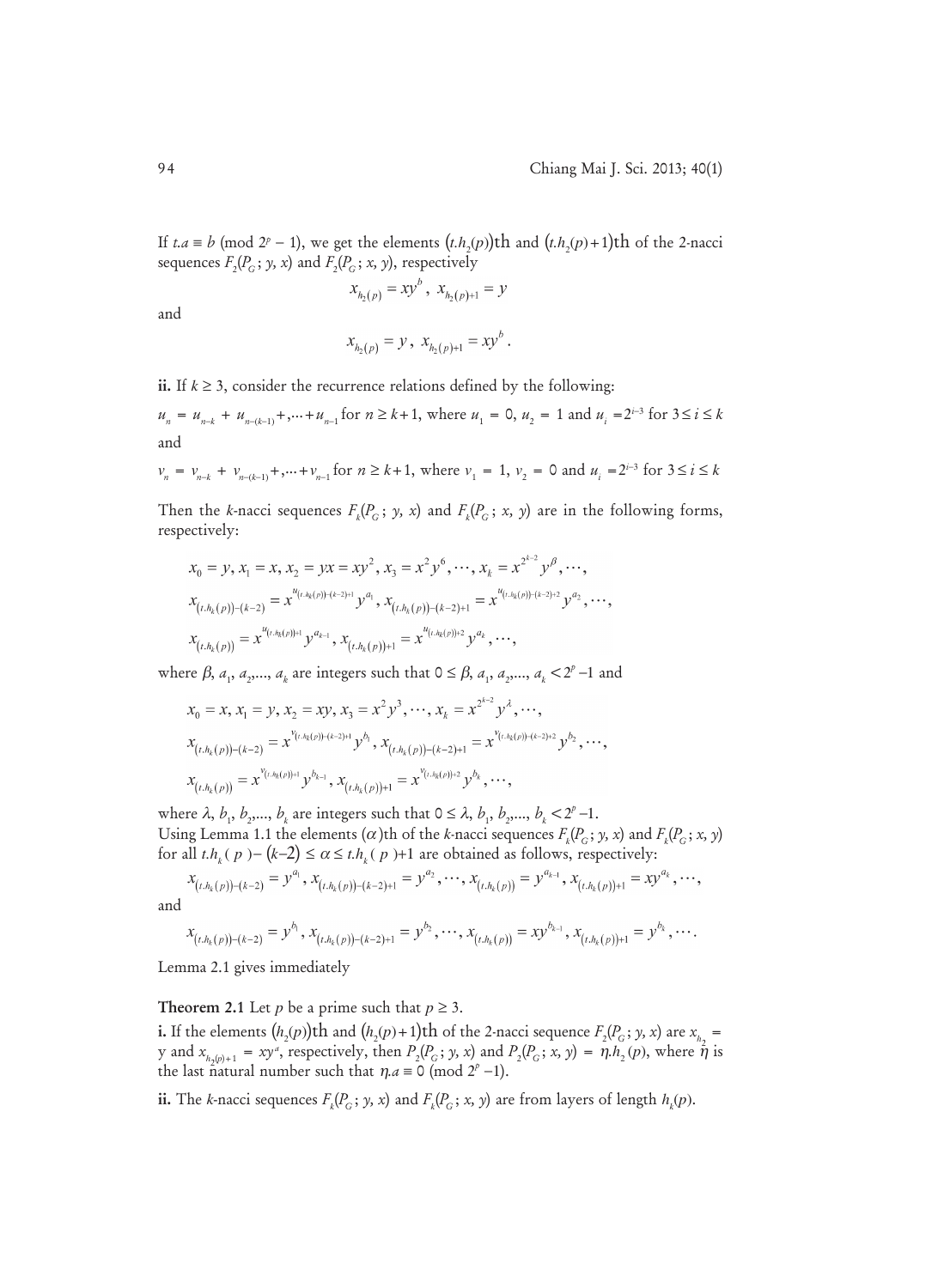# 3. The Generalized order-*k* Pell Sequences in The Group  $P_G$

**Definition 3.1** Let  $hP_{k(a_0, a_1, \ldots, a_{k-1})}(m)$  denotes the smallest period of the integer-valued recurrence relation  $u_n = 2u_{n-1} + u_{n-2} + ... + u_{n-k}$ ,  $u_0 = a_0$ ,  $u_1 = a_1, ..., u_{k-1} = a_{k-1}$  when each entry is reduced modulo *m*.

**Lemma 3.1** For  $a_0$ ,  $a_1$ ,…,  $a_{k-1}$ ,  $b_0$ ,  $b_1$ ,…,  $b_{k-1}$ ,  $m \in \Box$  with  $m > 0$ ,  $a_0$ ,  $a_1$ ,…,  $a_{k-1}$  not all congruent to zero modulo  $m$  and  $b_{\scriptscriptstyle 0}, b_{\scriptscriptstyle 1},..., b_{\scriptscriptstyle k-1}$  not all congruent to zero modulo  $m,$ 

$$
hP_{k(a_0, a_1, \ldots, a_{k-1})}(m) = hP_{k(b_0, b_1, \ldots, b_{k-1})}(m).
$$

**Proof.** Let  $S_k = \{(s_0, s_1, \dots, s_{k-1}) \mid 0 \le s_i \le m-1\}$ . Then we have  $|S_k| = m^k$  being finite, that is there are *m<sup>k</sup> k-*tuples of the elements of *S<sup>k</sup>* . Thus, we have the integers *l* and *t* such that 0 ≤ *l* ≤ *m<sup>k</sup>* , 0 ≤ *t* ≤ *k* −1 and

$$
x_0 = a_0, x_1 = a_1, \cdots, x_{k-1} = a_{k-1}, \cdots, x_{l,k+t} = b_0, x_{x_{l,k+t+1}} = b_1, \cdots, x_{l,k+t+k-1} = b_{k-1}, \cdots
$$

So, we get  $hP_{k(a_0, a_1, \ldots, a_{k-1})}(m) = hP_{k(b_0, b_1, \ldots, b_{k-1})}(m)$ .

It is easy to see that  $P_G = D_3$  for  $P = 2$ . For the generalized order-*k* Pell sequences in the dihedral group  $D_n$  see [5].

**Lemma 3.2** Let  $t \in \Box$  and *p* be a prime such that  $p \ge 3$ . i. The elements  $(hP_2(p))$ th and  $(hP_2(p)+1)$ th of the Pell sequences  $Q_2(P_G; y, x)$  and  $Q_2(P_G; x, y)$  are in the following forms, respectively:

and

$$
x_{hP_2(p)} = xy^c, \ x_{hP_2(p)+1} = y,
$$

 $x_{hP_2(p)} = y$ ,  $x_{hP_2(p) + 1} = xy^c$ 

where *c* is an integer such that  $0 \le c < 2^p - 1$ . Also, the elements  $(t.hP_2(p))$ th and  $(t.hP_2(p)+1)$ th of the Pell sequences  $Q_2(P_G; y, x)$  and  $Q_2$  ( $P_G$ ; *x*, *y*) are as follows, respectively:

 $x_{t.hP_2(p)} = y, x_{t.hP_2(p)+1} = xy^d$ 

and

$$
x_{\iota\hbar P_2(p)} = xy^d, \ x_{\iota\hbar P_2(p)+1} = y
$$

where *d* is an integer such that  $tc = d \pmod{2^p - 1}$ .

ii. The elements ( $\alpha$ )th of the generalized order-*k* Pell sequences  $Q_k(P_G; y, x)$  and  $Q_k(P_G; x, y)$  for all *t.hP<sub>k</sub>* (*p*)−(*k* − 2) ≤ α ≤ *t.hP<sub>k</sub>* (*p*)+1 are in the following forms, respectively:

$$
x_{t,hP_k(p)-(k-2)} = y^{c_1}, x_{t,hP_k(p)-(k-2)+1} = y^{c_2}, \dots, x_{t,hP_k(p)-1} = y^{c_{k-2}}, x_{t,hP_k(p)} = y^{c_{k-1}}, x_{t,hP_k(p)+1} = xy^{c_k},
$$
  
where  $c_1, c_2, \dots, c_k$  are integers such that  $0 \le c_1, c_2, \dots, c_k < 2^p - 1$  and  

$$
x_{t,hP_k(p)-(k-2)} = y^{d_1}, x_{t,hP_k(p)-(k-2)+1} = y^{d_2}, \dots, x_{t,hP_k(p)-1} = y^{d_{k-2}}, x_{t,hP_k(p)} = xy^{d_{k-1}}, x_{t,hP_k(p)+1} = y^{d_k},
$$
  
where  $d_1, d_2, \dots, d_k$  are integers such that  $0 \le d_1, d_2, \dots, d_k < 2^p - 1$ .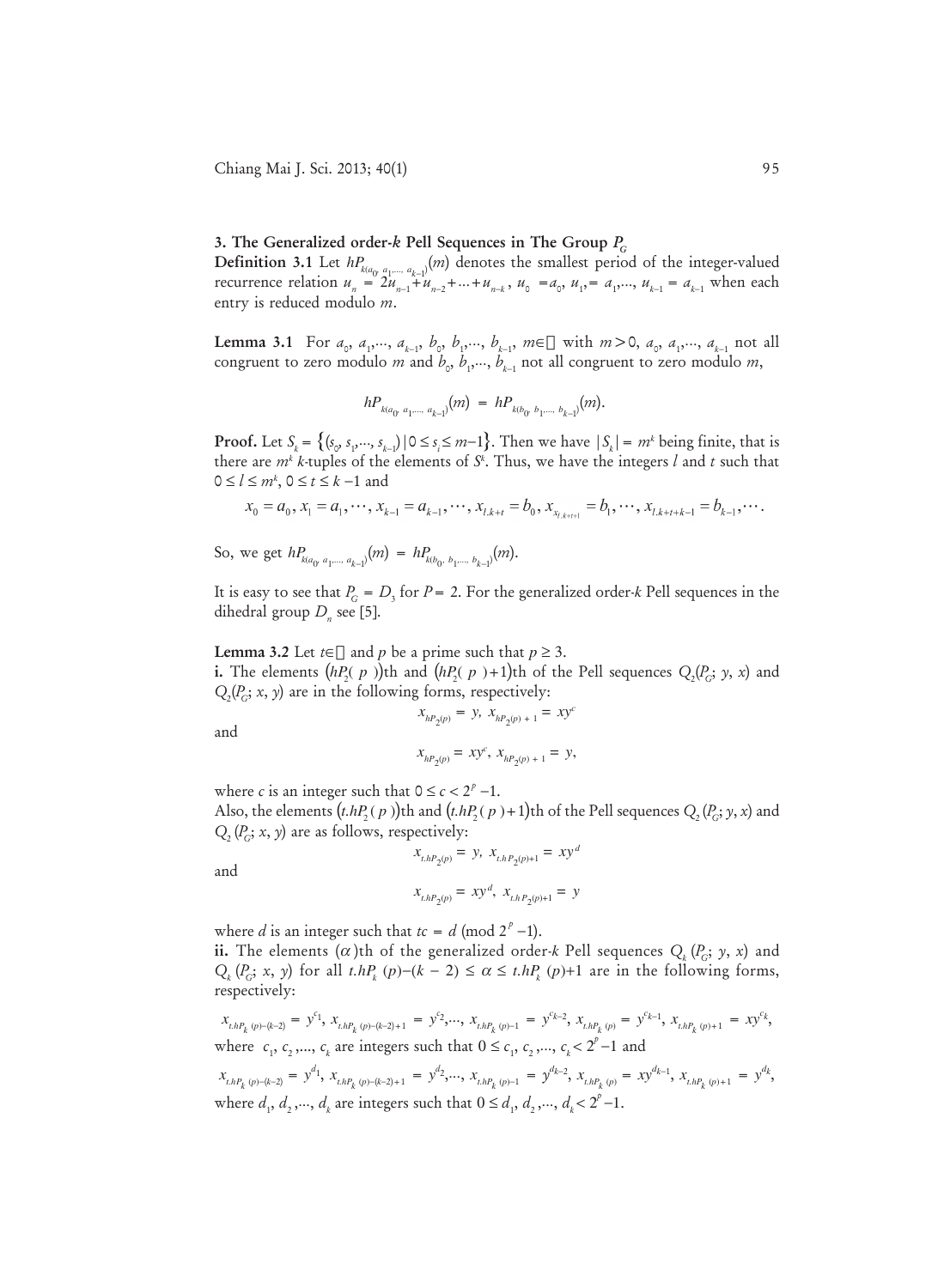**Proof.** i. If  $k = 2$ , consider the recurrence relations defined by the following: *Pn* denote the nth member of the Pell sequence

$$
P_{n+1} = 2P_n + P_{n-1} \text{ for } n \ge 2 \text{, where } P_0 = 0, P_1 = 1;
$$
  

$$
v_n = (2^{P_{n+1}} \cdot v_{n-2} + v_{n-1}). \ 2^{P_{n-1}} + v_{n-1} \text{ for } n \ge 2 \text{, where } v_0 = 1, v_1 = 0
$$

and

$$
u_n = P_{n-1} \text{ for } n \ge 1, \text{ where } u_0 = 1;
$$
  

$$
w_n = (2^{u_{n-1}} \cdot w_{n-2} + w_{n-1}). \quad 2^{u_{n-1}} + w_{n-1} \text{ for } n \ge 2, \text{ where } w_0 = 0, w_1 = 1.
$$

Then the Pell sequences  $Q_{_2}(P_{_G};y,x)$  and  $Q_{_2}(P_{_G};x,y)$  are in the following forms, respectively:  $x_0 = y$ ,  $x_1 = x$ ,  $x_2 = yx^2 = x^2y^4$ ,...,  $x_{hP_2(p)} = x^{P_hP_2(p)} y^{v_{hP_2(p)}}$ ,  $x_{hP_2(p)+1} = x^{P_hP_2(p)+1} y^{v_{hP_2(p)+1}}$ ,...,  $x_{t,hP_2(p)} = x^{P_{t,hP_2(p)}} y^{v_{t,hP_2(p)}}, x_{t,hP_2(p)+1} = x^{P_{t,hP_2(p)+1}} y^{v_{t,hP_2(p)+1}},...,$ 

and

$$
x_0 = y, x_1 = x, x_2 = yx^2 = \dots, x_{hP_2(p)} = x^{u_{hP_2(p)}} y^{w_{hP_2(p)}}, x_{hP_2(p)+1} = x^{u_{hP_2(p)+1}} y^{w_{hP_2(p)+1}}, \dots, x_{hP_2(p)} = x^{u_{hP_2(p)}} y^{w_{hP_2(p)+1}}, x_{hP_2(p)+1} = x^{u_{hP_2(p)+1}} y^{w_{hP_2(p)+1}}, \dots,
$$

Using Lemma 3.1 the elements  $(hP_2(p))$ th and  $(hP_2(p)+1)$ th of the Pell sequences  $Q_2$  ( $P_G$ ; *y*, *x*) and  $Q_2$  ( $P_G$ ; *x*, *y*) are obtained as follows, respectively:

$$
x_{hP_2(p)} = y, x_{hP_2(p)+1} = xy^c
$$

and

$$
x_{hP_2(p)} = xy^c, \ \ x_{h_2(p)+1} = y,
$$

where *c* is an integer such that  $v_{hP_2(p)+1} \equiv c \pmod{2^p-1}$  and  $w_{h_2(p)} \equiv c \pmod{2^p-1}$ . Also, it is easy to see from Lemma 3.1 that the elements  $(t.hP_2(p))$ th and  $(t.hP_2(p)+1)$ th of the Pell sequences  $Q_2(P_G; y, x)$  and  $Q_2(P_G; x, y)$  are as follows, respectively:

$$
x_{t.hP_2(p)} = y \ , \ x_{t.hP_2(p)+1} = xy
$$

and

$$
x_{t.hP_2(p)} = xy^{t.c}, \quad x_{t.hP_2(p)+1} = y.
$$

If *t.c* ≡ *d*(mod 2<sup>*p*</sup> − 1), we get the elements (*t.hP*<sub>2</sub>(*p*)) th and (*t.hP*<sub>2</sub>(*p*)+1) th of the Pell sequences  $Q_2$ ( $P_G$ ; *y*, *x*) and  $Q_2$ ( $P_G$ ; *x*, *y*), respectively

$$
x_{t,hP_2(p)} = xy^d, \ \ x_{t,hP_2(p)+1} = y
$$

and

$$
x_{thP_2(p)} = y, x_{thP_2(p)+1} = xy^d.
$$

ii. If  $k \geq 3$ , consider the recurrence relations defined by the following:

$$
u_n = 2u_{n-1} + u_{n-2} + \dots + u_{n-k} \text{ for } n \quad k, \text{ where } u_0 = 0, u_1 = 1 \text{ and}
$$
  

$$
u_j = 2u_{j-1} + u_{j-2} + \dots + u_0 \text{ for } 2 \le j \le k - 1
$$

and

$$
v_n = 2v_{n-1} + v_{n-2} + \dots + v_{n-k}
$$
 for  $n \ge k$ , where  $v_0 = 1$ ,  $v_1 = 0$  and  

$$
v_j = 2v_{j-1} + v_{j-2} + \dots + v_0
$$
 for  $2 \le j \le k - 1$ .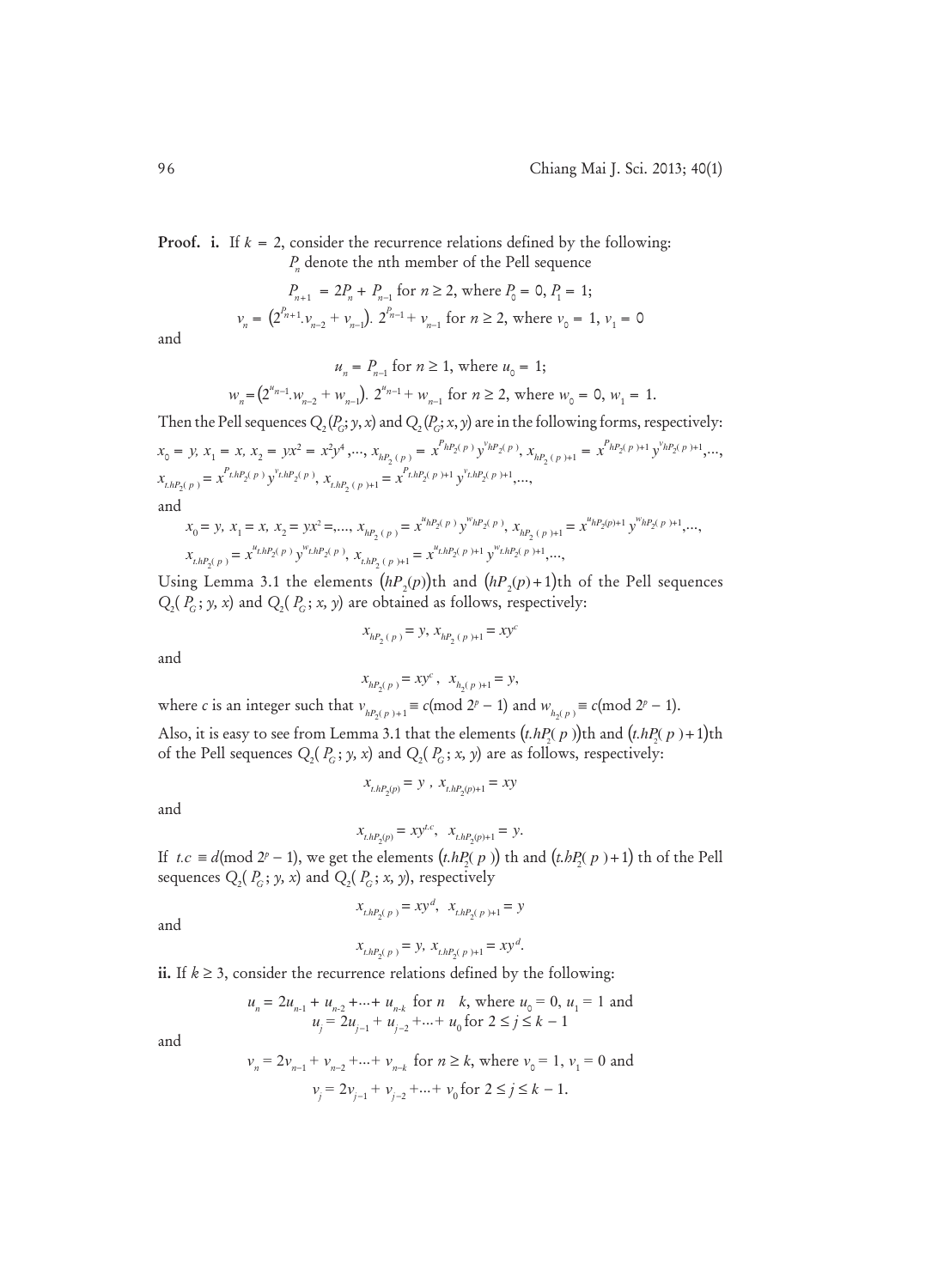Chiang Mai J. Sci. 2013; 40(1) 97

Then the generalized order-*k* Pell sequences  $Q_k$  (  $P_G$ ; *y*, *x*) and  $Q_k$  (  $P_G$ ; *x*, *y*) are in the following forms, respectively:

$$
x_0 = y, x_1 = x, x_2 = x^2 y^4, x_3 = x^5 y^{52},..., x_k = x^{u_k} y^{\mu},...,
$$
  
\n
$$
x_{thP_k(p)-k+2} = x^{u_{thP_k(p)-k+2}} y^{c_1}, x_{thP_k(p)-k+3} = x^{u_{thP_k(p)-k+3}} y^{c_2},...,
$$
  
\n
$$
x_{thP_k(p)} = x^{u_{thP_k(p)}} y^{c_{k-1}}, x_{thP_k(p)+1} = x^{u_{thP_k(p)+1}} y^{c_k},...,
$$

where  $\mu$ ,  $c_1$ ,  $c_2$ ,...,  $c_k$  are integers such that  $0 \leq \mu$ ,  $c_1$ ,  $c_2$ ,...,  $c_k < 2^p - 1$  and

$$
x_0 = x, x_1 = y, x_2 = xy^2, x_3 = x^3 y^{10}, \dots, x_k = x^{v_k} y^n, \dots,
$$
  
\n
$$
x_{\text{thP}_k(p) - k + 2} = x^{\nu_{\text{thP}_k(p) - k + 2}} y^{d_1}, x_{\text{thP}_k(p) - k + 3} = x^{\nu_{\text{thP}_k(p) - k + 3}} y^{d_2}, \dots,
$$
  
\n
$$
x_{\text{thP}_k(p)} = x^{\nu_{\text{thP}_k(p) - k + 1}}, x_{\text{thP}_k(p) + 1} = x^{\nu_{\text{thP}_k(p) + 1}} y^{d_k}, \dots,
$$

where  $\eta$ ,  $d_1$ ,  $d_2$ ,...,  $d_k$  are integers such that  $0 \le \eta$ ,  $d_1$ ,  $d_2$ ,...,  $d_k < 2^p - 1$ .

Using Lemma 3.1 the elements ( $\alpha$ ) th of generalized order-*k* Pell sequences  $Q_k(P_G; y, x)$ and  $Q_k$  ( $P_G$ ; *x*, *y*) for all *t.hP<sub>k</sub>* ( $p$ ) – ( $k-2$ ) ≤  $\alpha$  ≤ *t.hP<sub>k</sub>* ( $p$ ) + 1 are obtained as follows, respectively:

$$
x_{t,hP_k(p)-k+2} = y^{c_1}, x_{t,hP_k(p)-k+3} = y^{c_2}, \dots, x_{t,hP_k(p)} = y^{c_{k-1}}, x_{t,hP_k(p)+1} = xy^{c_k}, \dots,
$$

and

$$
x_{\text{thP}_k(p)-k+2} = y^{d_1}, x_{\text{thP}_k(p)-k+3} = y^{d_2}, \dots, x_{\text{thP}_k(p)} = xy^{d_{k-1}}, x_{\text{thP}_k(p)+1} = y^{d_k}, \dots
$$

Lemma 3.2 gives immediately

**Theorem 2.1.** Let *p* be a prime such that  $p \ge 3$ .

**i.** If the elements  $(hp_2(p))$ th and  $(hp_2(p)+1)$ th of the Pell sequence  $Q_2(P_G; y, x)$  are  $x_{hQ(p)} = y$  and  $x_{hQ(p)+1} = xy^c$ , respectively, then  $PerQ_2(P_G; y, x) = PerQ_2(P_G; x, y) = \sigma.h_2(p)$ , where  $\sigma$  is the last natural number such that  $\sigma c = 0 \pmod{2^p - 1}$ .

ii. The generalized order-*k* Pell sequences  $Q_k(P_G; y, x)$  and  $Q_k(P_G; x, y)$  are form layers of length  $hP_k(p)$ .

### **REREFENCES**

- [1] Ates F. and Cevik A.S., Minimal but inefficient presentations of the semidirect product of finite cyclic groups, *J. Institute Sci. Technol. Bal1kesir Univ*., 2004; 2: 59-66.
- [2] Bradie B., Extension and refinements of some properties of sums involving Pell number, *Missouri J. Math. Sci*., 2010; 22(1): 37-43.
- [3] Caspar D.L.M. and Fontano E., Fivefold symmetry in crystalline

quasicrystal lattices, *Proc. Natl. Acad. Sci. USA*, 1996; 93(25): 14271-14278.

- [4] Deveci Ö., Karaduman E. and Campbell C.M., The periods of k-nacci sequences in centro polyhedral groups and related groups, *Ars Combinatoria*, 2010; 97(A): 193-210.
- [5] Deveci  $\ddot{\text{O}}$ . and Karaduman E., The Pell sequences in finite groups, *Utilitas Mathematica*, in press.